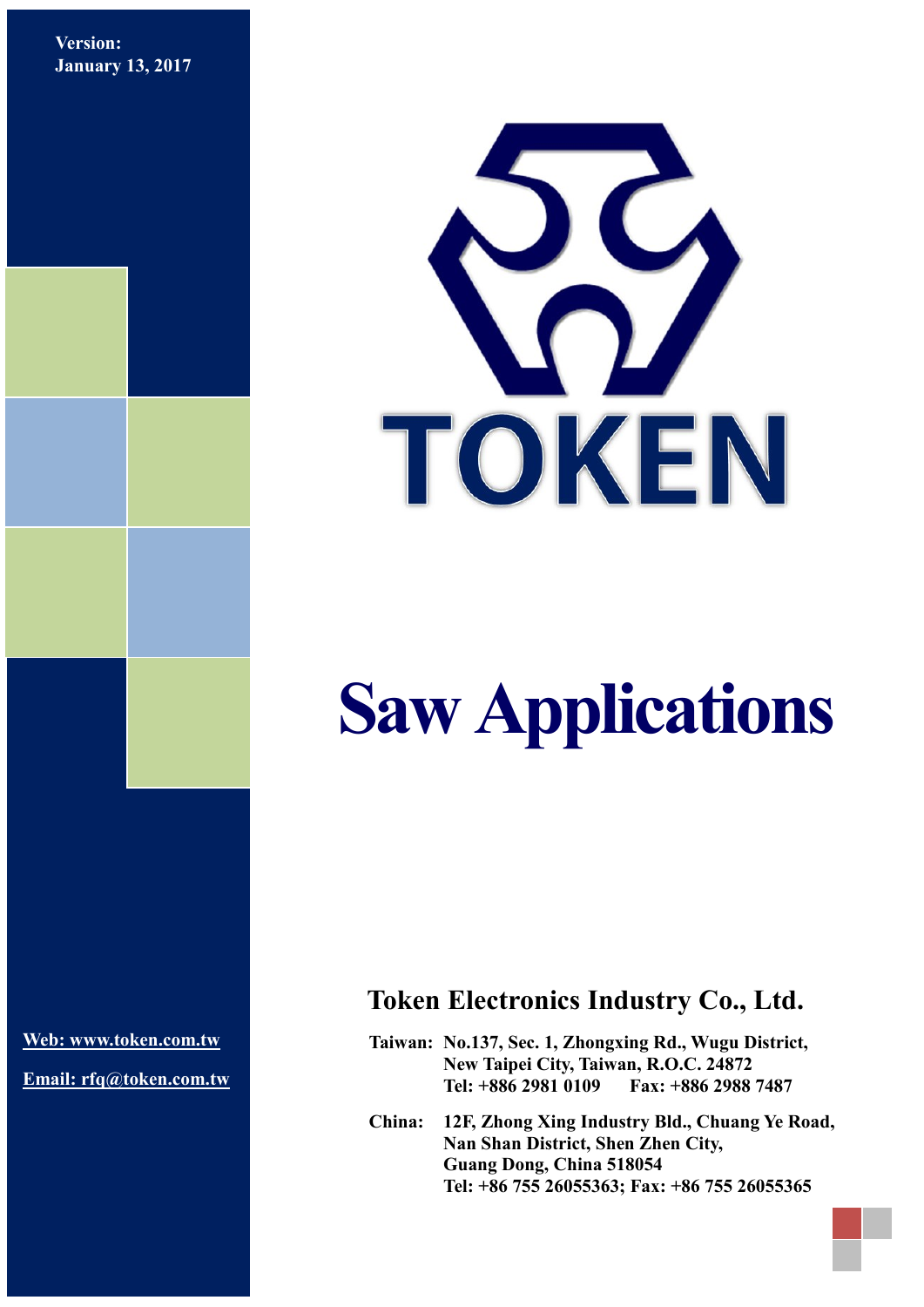

# **Saw Applications**

### **Saw Applications for Telecommunications**

#### **Definition of Saw**

Surface Acoustic Wave (SAW) is a wave propagating along the surface of an elastic substrate.

Frequency of Saw is:

# $F = V/\lambda$

Where V is the velocity of SAW  $(\sim 3,100 \text{m/s})$ ,  $\lambda$  is the IDT period. **Types of Saw Devices**



**Basic SAW device** 

**Figure-1 - Basic Saw Device**

The device in (Figure-1) is a basic delay line, because the wave takes some time to travel between the transducers - typically 1 μs for 3 mm of path length. This is very compact compared with EM waves which, in free space, need 300 m of path for 1 μs delay. The device can also be used as a band pass filter, because the transducers operate most effectively when the saw wavelength equals the transducer pitch - at other frequencies the waves generated by individual gaps are not in phase, so the wave amplitude falls off as the frequency is changed.

Another basic device is the resonator. This uses arrays of metal strips, with pitch  $\lambda/2$ , as reflectors of the waves. These arrays can give strong Saw reflections, and two arrays can be used to form a saw cavity with high Q, up to 105. Such resonators are often used for high-stability oscillators.

The above devices are just some basic types. Many unique variations are possible for saw devices, and their applications range from piezoelectric strain gauges to pulse compression radar, to cellular handsets.